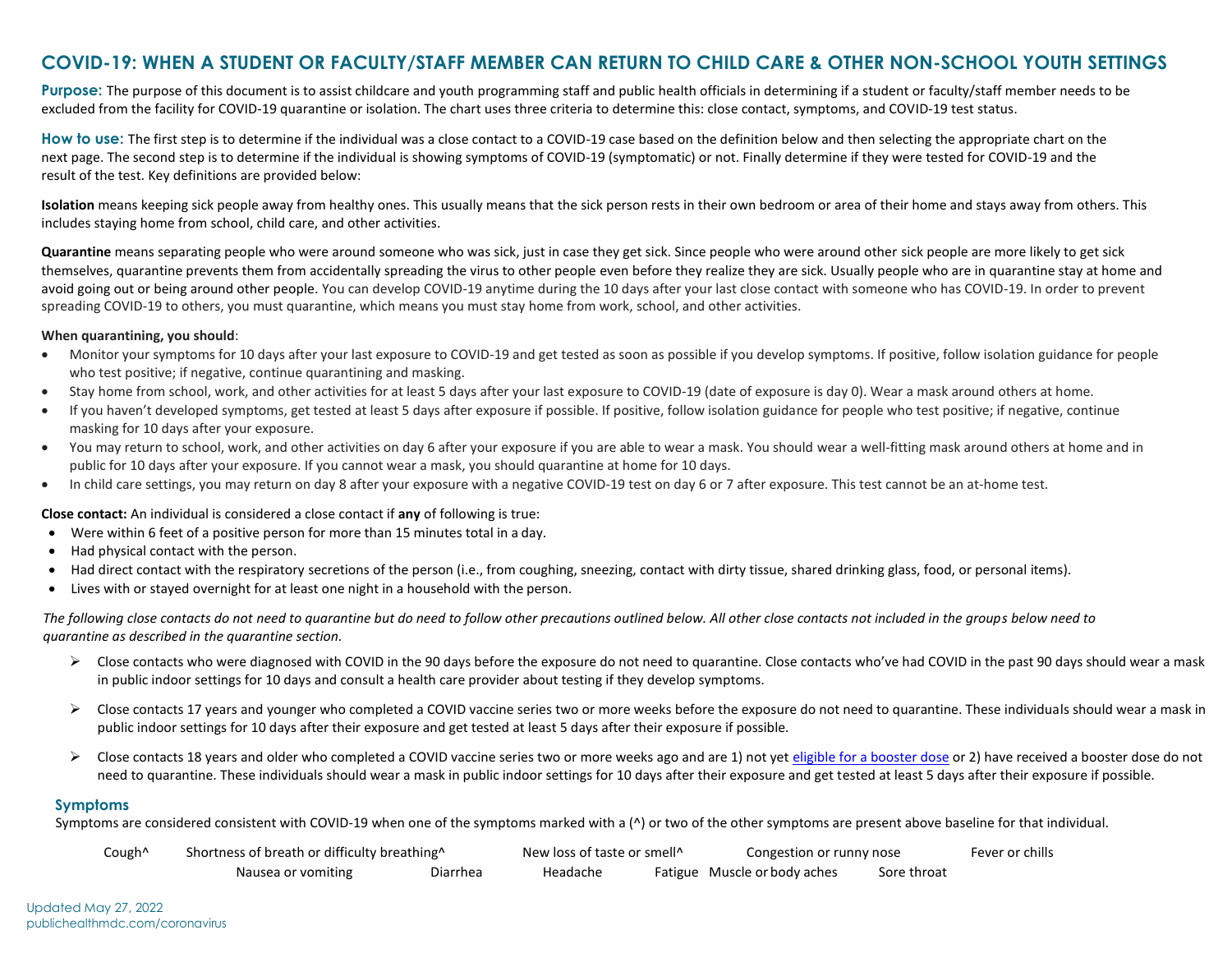# **Individual is NOT a known close contact to a COVID-19 case:**

| Individual                                              | Symptomatic                                                                                                                                                                                                                                                                                                                                                                                                                                                                                                                                                                                                                                                                                                                                                                                                                                                                                                                                       | <b>No Symptoms</b>                                                                                                                                                                                                                                                                                                                                                                                                                       |  |  |  |  |  |
|---------------------------------------------------------|---------------------------------------------------------------------------------------------------------------------------------------------------------------------------------------------------------------------------------------------------------------------------------------------------------------------------------------------------------------------------------------------------------------------------------------------------------------------------------------------------------------------------------------------------------------------------------------------------------------------------------------------------------------------------------------------------------------------------------------------------------------------------------------------------------------------------------------------------------------------------------------------------------------------------------------------------|------------------------------------------------------------------------------------------------------------------------------------------------------------------------------------------------------------------------------------------------------------------------------------------------------------------------------------------------------------------------------------------------------------------------------------------|--|--|--|--|--|
| Not tested for<br><b>COVID-19</b>                       | • The individual must remain home until they have been fever free without the use of fever-reducing<br>medications for 24 hours AND with improvement of symptoms AND for either 5 days after symptom onset<br>followed by 5 days of masking in school OR 10 days after symptom onset if a mask can't worn.<br>Siblings and household members do not need to be excluded (different from DHS guidance).<br>$\bullet$<br>If diagnosed with another condition that explains the symptoms, such as influenza or strep throat, bllow<br>$\bullet$<br>guidance from the health care provider and exclusion period of the diagnosed disease as listed on the<br>Wisconsin Childhood Communicable Diseases Wall Chart                                                                                                                                                                                                                                     | May attend school.                                                                                                                                                                                                                                                                                                                                                                                                                       |  |  |  |  |  |
| <b>Tested and</b><br>negative for<br>COVID-19           | The individual must be fever free for 24 hours without the use of fever-reducing medications<br>$\bullet$<br>If diagnosed with another condition, the individual must complete the exclusion period for the<br>$\bullet$<br>diagnosed disease as listed on the Wisconsin Childhood Communicable Diseases Wall Chart. An<br>alternative diagnosis is not required.                                                                                                                                                                                                                                                                                                                                                                                                                                                                                                                                                                                 | May attend school.                                                                                                                                                                                                                                                                                                                                                                                                                       |  |  |  |  |  |
| <b>Tested and</b><br>positive for<br>COVID-19           | The individual must isolate at home for at least 5 days since the first symptoms began AND be fever free<br>$\bullet$<br>without the use of fever-reducing medications for 24 hours AND with improvement in symptoms. The<br>individual should wear a well-fitting mask during days 6-10. Repeat testing is NOT required for making<br>decisions about when people can return to work or school. If someone wants to get tested, they should<br>use an antigen test. If an individual can't wear a mask they should isolate at home for 10 days.<br>Siblings, household members, and other close contacts should follow the close contact chart below.<br>$\bullet$                                                                                                                                                                                                                                                                               | • Must isolate at home for 5 days after the day the sample was<br>collected and wear a mask during days 6-10. Isolate at home for<br>10 days if they can't wear a mask. If you develop symptoms<br>after testing positive, your 5-day isolation period should start<br>over. Day 0 is your first day of symptoms.<br>• Siblings, household members, and other close contacts should<br>follow the close contact chart below.             |  |  |  |  |  |
| Individual IS a known close contact to a COVID-19 case: |                                                                                                                                                                                                                                                                                                                                                                                                                                                                                                                                                                                                                                                                                                                                                                                                                                                                                                                                                   |                                                                                                                                                                                                                                                                                                                                                                                                                                          |  |  |  |  |  |
| Individual                                              | Symptomatic                                                                                                                                                                                                                                                                                                                                                                                                                                                                                                                                                                                                                                                                                                                                                                                                                                                                                                                                       | <b>No Symptoms</b>                                                                                                                                                                                                                                                                                                                                                                                                                       |  |  |  |  |  |
| <b>Not tested</b><br>for COVID-<br>19                   | • The individual must remain home until they have been fever free without the use of fever-reducing medications<br>for 24 hours AND with improvement ofsymptoms AND for either 5 days after symptom onset followed by 5 days<br>of masking in school OR 10 days after symptom onset if a mask can't worn, regardless of vaccination status.<br>The individual must also quarantine if they are not in one of the exception groups above. The quarantine starts<br>after the last contact with the COVID-19 positive person (see first page for other quarantine guidance). If the<br>exposure is to a household member and the case cannot properly isolate away from others at home, the last<br>date of contact may be the last day of isolation for the case. Individuals in the exception groups above do not<br>need to quarantine.<br>Siblings and household members do not need to be excluded (different from DHS guidance).<br>$\bullet$ | Individuals not in the exception groups above must quarantine<br>(see first page) from the date of last exposure before returning to<br>school or day care. If the exposure is to a household member and<br>the case cannot properly isolate away from others at home, the<br>last date of contact may be the last day of isolation for the case.<br>Individuals in the exception groups above do not need to<br>quarantine.             |  |  |  |  |  |
| <b>Tested and</b><br>negative for<br>COVID-19           | The individual must be fever free for 24 hours without the use of fever-reducing medications AND if diagnosed<br>with another condition, they must complete the exclusion period for the diagnosed disease as listed on the<br>Wisconsin Childhood Communicable Diseases Wall Chart, regardless of vaccination status. An alternative diagnosis<br>is not required.<br>• The individual must also quarantine if they are not in one of the exception groups above. The quarantine starts<br>after the last contact with the COVID-19 positive person (see first page for other quarantine guidance). If the<br>exposure is to a household member and the case cannot properly isolate away from others at home, the last date<br>of contact may be the last day of isolation for the case. Individuals in the exception groups above do not need to<br>quarantine.                                                                                | Individuals not in the exception groups above must quarantine<br>(see first page) from the date of last exposure before returning to<br>school or day care. If the exposure is to a household member and<br>the case cannot properly isolate away from others at home, the<br>last date of contact may be the last day of isolation for the case.<br>Individuals in the exception groups above do not need to<br>quarantine.             |  |  |  |  |  |
| <b>Tested and</b><br>positive for<br><b>COVID-19</b>    | • The individual must isolate at home for at least 5 days since the first symptoms began AND be fever<br>free without the use of fever-reducing medications for 24 hours AND with improvement in symptoms.<br>The individual should wear a mask during days 6-10. Repeat testing is NOT required for making<br>decisions about when people can return to work or school. If someone wants to get tested, they should<br>use an antigen test. If an individual can't wear a mask they should isolate at home for 10 days. Siblings,<br>household members, and other close contacts should also follow this chart to determine quarantine<br>length.                                                                                                                                                                                                                                                                                                | • Must isolate at home for 5 days after the day the sample was<br>collected and wear a mask during days 6-10. Isolate at home<br>for 10 days if they can't wear a mask. If you develop<br>symptoms after testing positive, your 5-day isolation period<br>should start over. Day 0 is your first day of symptoms.<br>• Siblings, household members, and other close contacts should<br>follow this chart to determine quarantine length. |  |  |  |  |  |